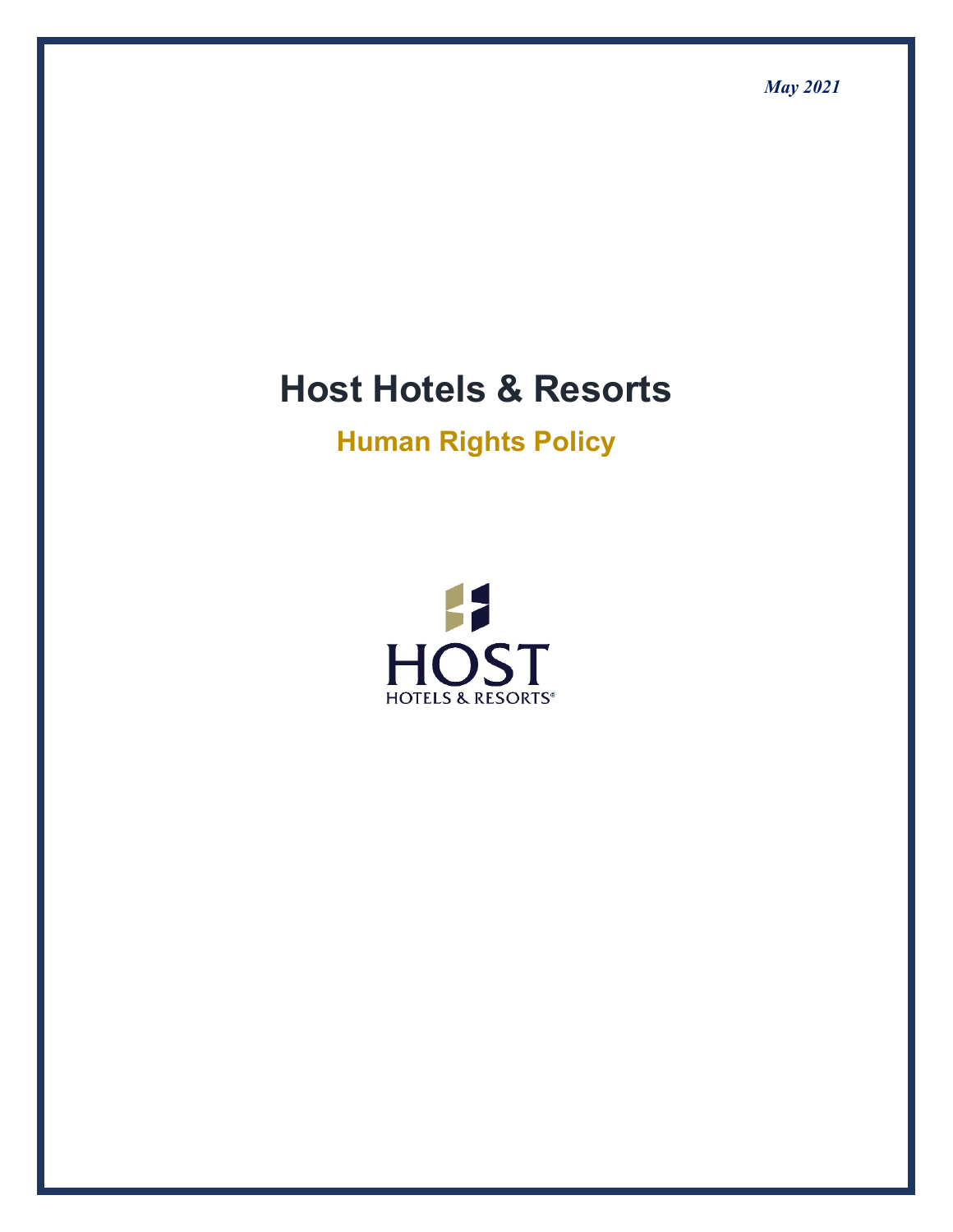# **Human Rights Policy**

# **Respect for Human Rights**

Respect for human rights is a core value of our Company. We strive to respect and promote human rights in accordance with the United Nations Declaration of Human Rights in our relationships with our employees and the companies we do business with. We believe that we have a responsibility to manage our business in a manner consistent with fundamental human rights and our aim is to help advance the protection and promotion of human rights within the communities in which we operate.

This Policy, together with our Code of Business Conduct and Ethics, applies to all employees, officers and directors of Host Hotels & Resorts, Inc., Host Hotels & Resorts, L.P., and their consolidated subsidiaries (collectively, "Host" or "the Company"). Our expectations for Host's suppliers are set forth in a separate Supplier Code of Conduct. Host also expects its hotel managers to uphold the ideals expressed in this Policy and urges them to adopt similar policies concerning the hotels they manage for Host and when acting on behalf of Host, in their capacity as hotel manager.

## **Diversity and Inclusion**

Embracing differences is critical to our success; diversity and inclusion are fundamental to our core values and strategic business goals. We strive to attract, develop, advance and retain a diverse, high performing workforce and we are committed to promoting an inclusive culture driven by our employees' unique viewpoints and diverse backgrounds and experiences.

## **Discrimination and Harassment**

We have a long-standing commitment to equal opportunity and are intolerant of discrimination and harassment. We work to maintain a workplace that is free from discrimination or harassment on the basis of age, race, color, religion, gender, gender identity, gender expression, genetic information, marital status, ancestry, sexual orientation, national origin, disability, veteran status, or any other basis or characteristic protected by law. The basis for recruitment, hiring, placement, development, training, compensation and advancement at the Company is qualifications, performance, skills and experience. Host is a member of the Business Coalition for the Equality Act. The Equality Act creates clear, consistent protections to prohibit discrimination on the basis of sexual orientation and gender identity in employment. We conduct regular reviews to ensure that our employees receive equal pay for equal work.

We have zero tolerance for disrespectful or inappropriate behavior, unfair treatment or retaliation of any kind. Harassment, sexual or otherwise, is not tolerated in the workplace and in any work-related circumstance outside the workplace.

No employee may be retaliated against, nor will his or her employment with the Company be adversely affected, as a result of reporting or submitting a complaint of harassment.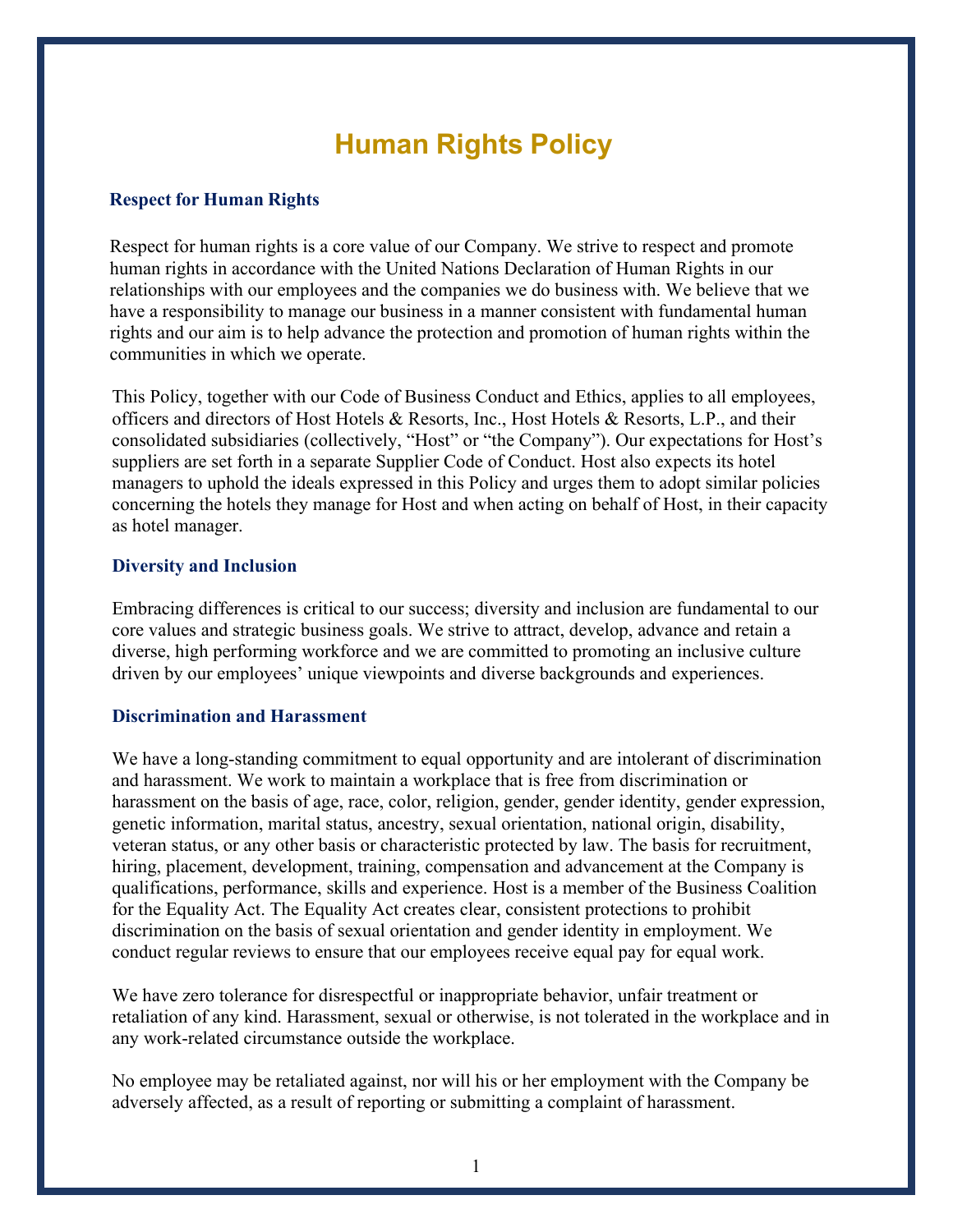Any manager who becomes aware of any possible harassment has a responsibility to escalate the incident to Human Resources. All complaints are investigated, and appropriate disciplinary actions, up to and including dismissal, are taken.

Preventive measures to enforce Host's policy on harassment include company-wide and incident-specific training for our employees.

# **Freedom of Association**

We respect our employees' right to join, form or not to join a labor union, and to bargain collectively in support of their mutual interests without fear of reprisal,intimidation or harassment. Where employees are represented by a legally recognized union, we are committed to establishing a constructive dialogue with their freely chosen representatives.

The Company is committed to bargaining in good faith with such representatives.

# **Safe and Healthy Workplace**

The safety and health of our employees is of paramount importance. Our policy is to provide a safe and healthy workplace and comply with applicable safety and health laws and regulations, as well as internal requirements. We work to provide and maintain a safe, healthy and productive workplace, in consultation with our employees, by addressing and remediating identified risks of injury and health impacts.

The Company maintains an employee wellness program that encourages and supports physical and emotional health for all Host employees. This multi-faceted program suggests and incentivizes activities and behaviors that promote a healthy lifestyle; participation is voluntary.

We are committed to maintaining a workplace that is free from violence, harassment, intimidation and other unsafe or disruptive conditions. One of the ways we express our commitment is as a signatory to the 5-Star Promise, representing the hotel industry's commitment to advance safety and security for hotel employees and guests. Host is pleased to be one of the first owners in the hotel industry to formally embrace the 5-Star Promise goals. Host's management team will continue to regularly consult with and support our operators to ensure the development, funding and implementation at our hotels of (1) effective anti-sexual harassment policies, (2) training and education that enables hotel workers to better identify and report sexual harassment, and (3) the deployment of employee safety devices at our hotels.

# **Forced Labor and Human Trafficking**

We prohibit the use of all forms of forced labor, including prison labor, indentured labor, bonded labor, military labor, modern forms of slavery and any form of human trafficking. We do not allow physical punishment or abuse of any employee.

Given the nature of our business, we are sensitive to the existence of human trafficking. The Company has a zero-tolerance policy concerning human trafficking and we are committed to working with our hotel operators to establish steps that help prevent the use of Host owned hotels for trafficking and to raise awareness concerning such exploitation. We cooperate with law enforcement authorities in jurisdictions where Host hotels are located to address any such instances of exploitation or trafficking of which the Company becomes aware.